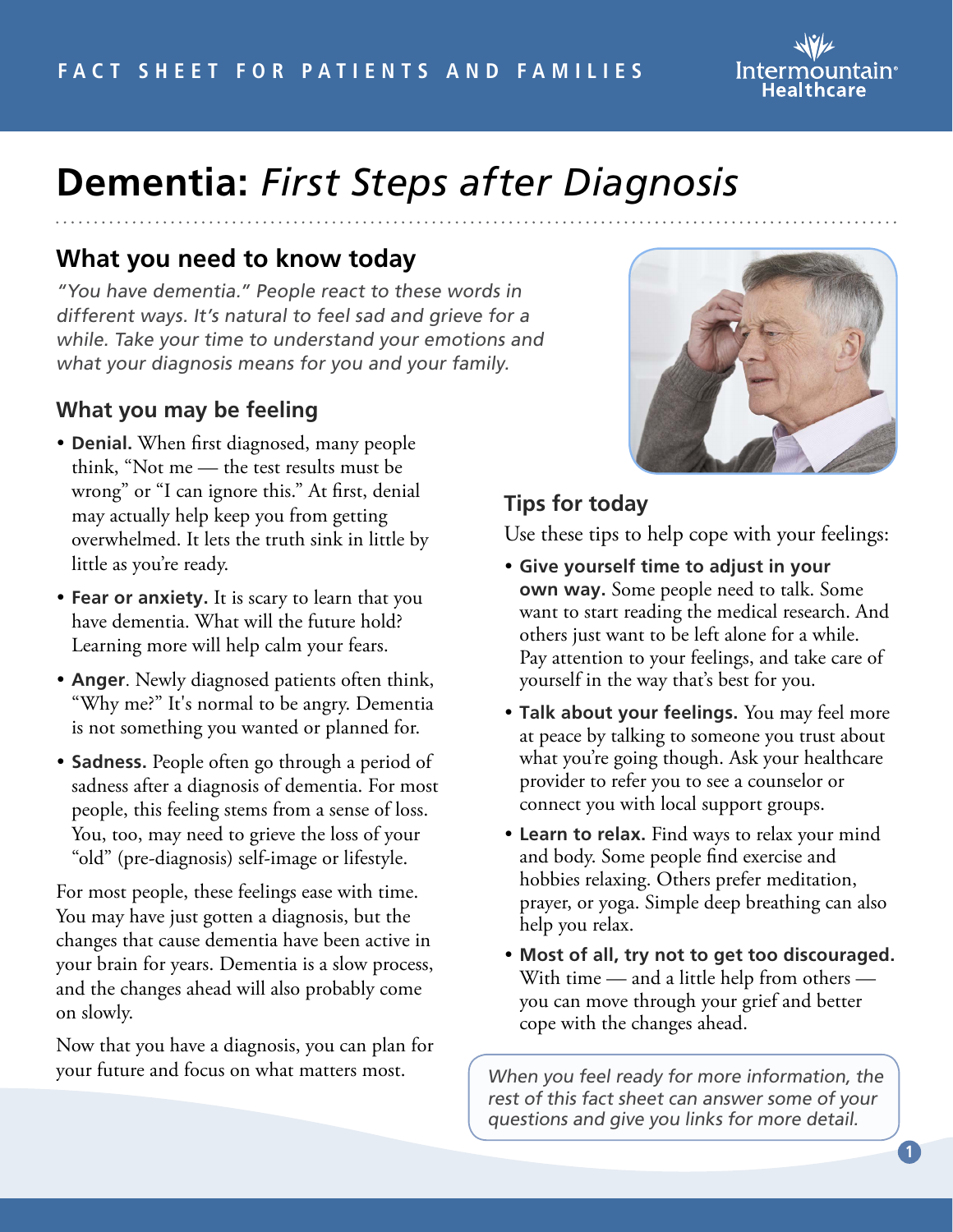# **What is dementia?**

**Dementia** is a condition that causes ongoing problems with thinking, remembering, and behavior. It happens most often in people older than 65. While everyone forgets things or behaves differently on occasion, people with dementia experience these changes more often. And, the changes get worse over time.

For example, people with dementia may:

- Ask the same question or repeat the same story over and over
- Get lost in familiar places
- Struggle to follow simple or familiar directions (like how to work the microwave)
- Get confused about time, people, and places
- Neglect personal safety, nutrition, and bathing

Those who may have some trouble remembering but can still do normal daily activities on their own have **mild cognitive impairment (MCI).** Sometimes a person's MCI gets worse and becomes dementia. Sometimes, it gets better or doesn't change at all.

In early dementia, you won't feel sick. Most people who are diagnosed with dementia feel healthy for a very long time (years).

#### **What causes dementia?**

There are different types of dementia, all resulting from brain cells that stop functioning:

- Most people with dementia have **Alzheimer's** [ahlts-HAHY-merz] **disease**, which causes changes in the brain slowly, usually over 4 or more years.
- The next most common kind of dementia is **vascular dementia**, which happens when the brain doesn't get enough blood due to a stroke or when blood flow is blocked by a blood clot.
- Less-common forms of dementia include:
	- **Dementia associated with Parkinson's disease**—caused by a decline in nerve cells as Parkinson's disease progresses
	- **Frontotemporal** [fruhnt-oh-TEM-per-uh l] **dementia**—caused by a decline in the "lobes" of the brain that control personality, behavior, and language
	- **Dementia with Lewy bodies**—caused by protein deposits that develop in nerve cells in the brain

| <b>Alzheimer's Disease</b>                                                                                                                    | <b>Vascular Dementia</b>                                                                                                              |
|-----------------------------------------------------------------------------------------------------------------------------------------------|---------------------------------------------------------------------------------------------------------------------------------------|
| Happens when damage to nerve cells<br>spreads throughout the brain                                                                            | Happens when a stroke or changes in<br>the brain's blood supply lead to the<br>death of some brain tissue                             |
| Symptoms begin slowly and get worse<br>over time                                                                                              | Symptoms usually begin suddenly<br>and vary depending on the part of<br>the brain affected and how severe<br>the stroke or blood clot |
| Forgetfulness over time develops into<br>problems with thinking, judgment,<br>recognizing familiar people, and<br>performing daily activities | Problems with memory, language,<br>reasoning, and coordination may<br>happen along with mood and<br>personality changes               |

#### **The difference between Alzheimer's disease and vascular dementia**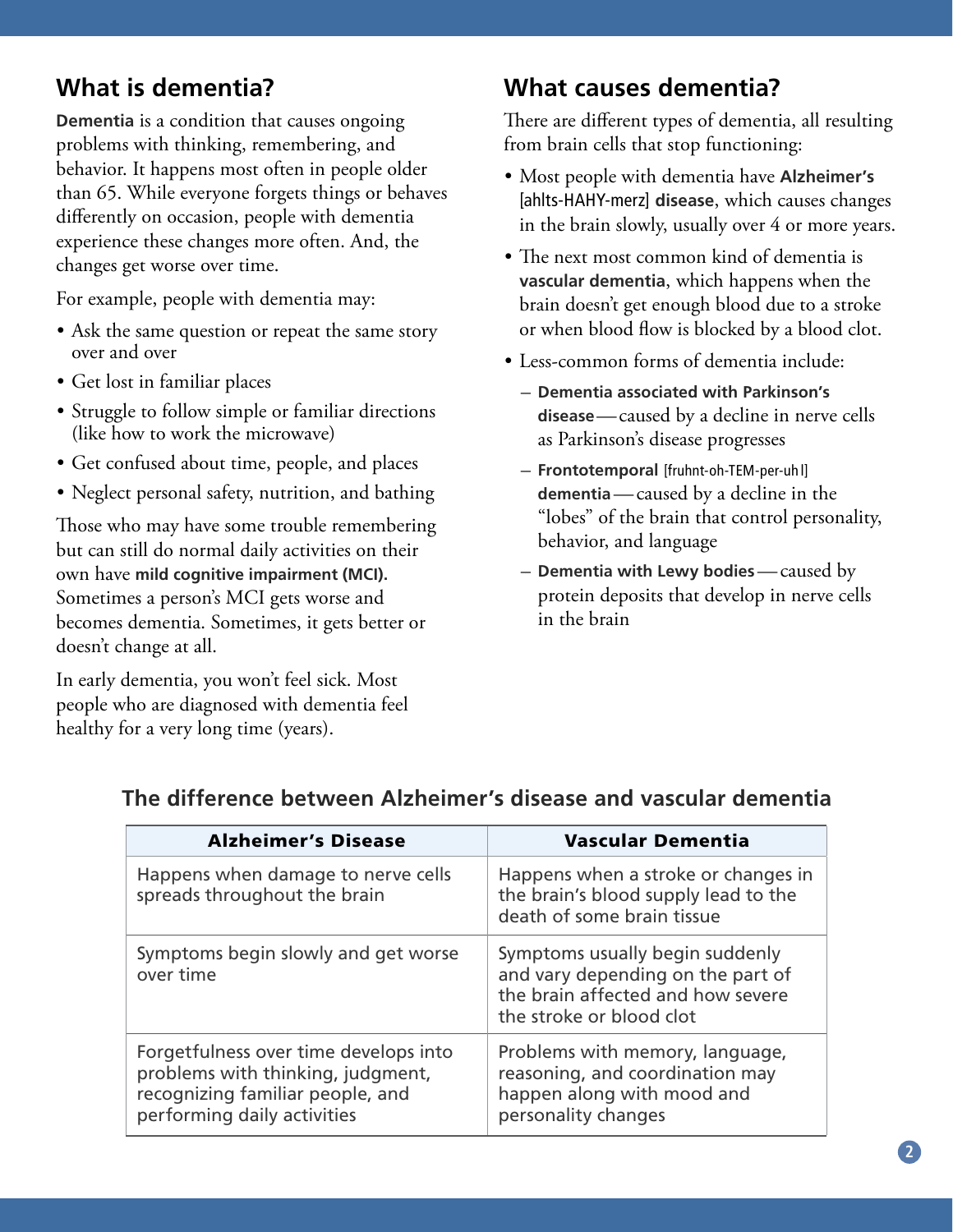# **How is dementia diagnosed?**

There is currently no definitive blood test or imaging study (like an MRI or CT scan) that tells your doctor that you have dementia. Instead, your doctor and other specialists will gather information from several sources before diagnosing dementia including:

- Performing a screening memory test (called a "Mini-Cog") and a follow-up test (called "MoCA")
- Asking you and your family or friends about life at home — are there things that you could once do easily but now struggle with
- Ordering some lab tests or reviewing recent ones you've had
- Suggesting getting an MRI or CT scan of your brain
- Referring you to a specialist, like a **neurologist** [noo-ROL-uh-jist] or **neuropsychologist** [noo r-oh-sahy-KOL-uh-jist], for more detailed memory testing

#### **Who can help?**

You may have a variety of healthcare providers on **your team** to support you and teach you ways to live with new challenges. Your team may include doctors, nurses, neuropsychologists, neurologists, counselors, speech language pathologists, registered dietitian nutritionists (RDNs), care managers, health advocates, and others in your community.

Keep in mind that **YOU** are the most important person on your care team. Regularly talk to your team about your needs and concerns.

Follow your treatment plan, and involve **your care partner** — a spouse, adult child, close friend, or neighbor.

# **How is dementia treated?**

While some medicines can help with some symptoms, there currently is no cure for dementia. However, there are a number of things that you and your doctor can start doing right now to help slow down the process and live the healthiest, happiest life possible:

- **Manage medical conditions that can make memory worse.** Certain health conditions also cause problems with thinking and remembering. These include:
	- Untreated thyroid disease
	- Vitamin B12 deficiency
	- Depression
	- Infections
	- Delirium
	- Heart failure
- alcohol use
- **Go to all of your appointments.** The only way your doctor can monitor how you are doing and support your needs as they develop is by you keeping your regular follow-up appointments.
- **Focus on taking care of yourself.** Develop a self-care plan for managing your medicines, diet, exercise, safety, and planning for the future. With your care manager, use Intermountain's fact sheet: *[Dementia: Personal](https://intermountainhealthcare.org/ext/Dcmnt?ncid=529162372) [Action Plan](https://intermountainhealthcare.org/ext/Dcmnt?ncid=529162372)* to help you get started.
- **Ask for support.** Talk with your family and friends about your diagnosis. Tell them what you want for your care and living situation in the years to come. Join a local support group, and use the many online resources available at **[alz.org](http://www.alz.org)**, such as:
	- **Patients Newly Diagnosed: [alz.org/i-have-alz/just-diagnosed.asp](http://www.alz.org/i-have-alz/just-diagnosed.asp)**
	- **Taking Care of Yourself: [alz.org/i-have-alz/taking-care-of-yourself.asp](http://www.alz.org/i-have-alz/taking-care-of-yourself.asp)**
	- **Tips for Daily Life: [alz.org/i-have-alz/tips-for-daily-life.asp](http://www.alz.org/i-have-alz/tips-for-daily-life.asp)**

sleep apnea – High cholesterol

– Kidney failure

– High blood pressure

– Obstructive

– Diabetes

- - - Drug and
		-